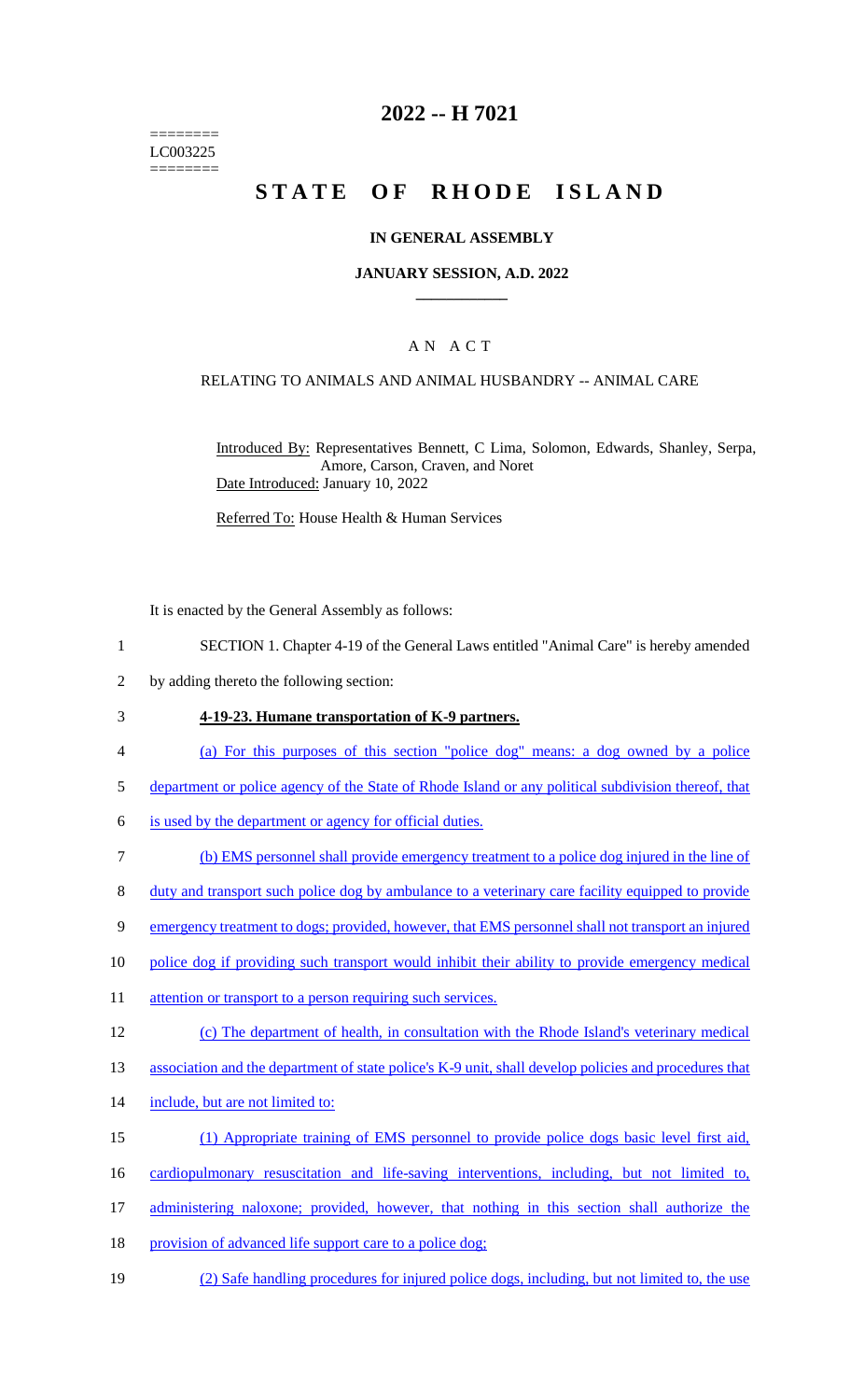- 1 of a box muzzle and response coordination with a law enforcement official trained in handling
- 2 police dogs;
- 3 (3) Identification of veterinary facilities that provide emergency treatment for injured 4 police dogs;
- 5 (4) Decontamination of stretchers, the patient compartment and any contaminated medical
- 6 equipment after a police dog has been transported by ambulance or EMS vehicle; and
- 7 (5) Sterilization of the interior of an ambulance or EMS vehicle before being returned to
- 8 human service, including, but not limited to, sanitizing all allergens and disinfection to a standard
- 9 safe for human transport.
- 10 (d) The department of health may grant a waiver from this section if the department
- 11 determines that compliance poses a safety risk to the public. The department shall develop
- 12 regulations regarding applications and issuance of such a waiver.
- 13 SECTION 2. This act shall take effect upon passage.

LC003225  $=$ 

 $=$